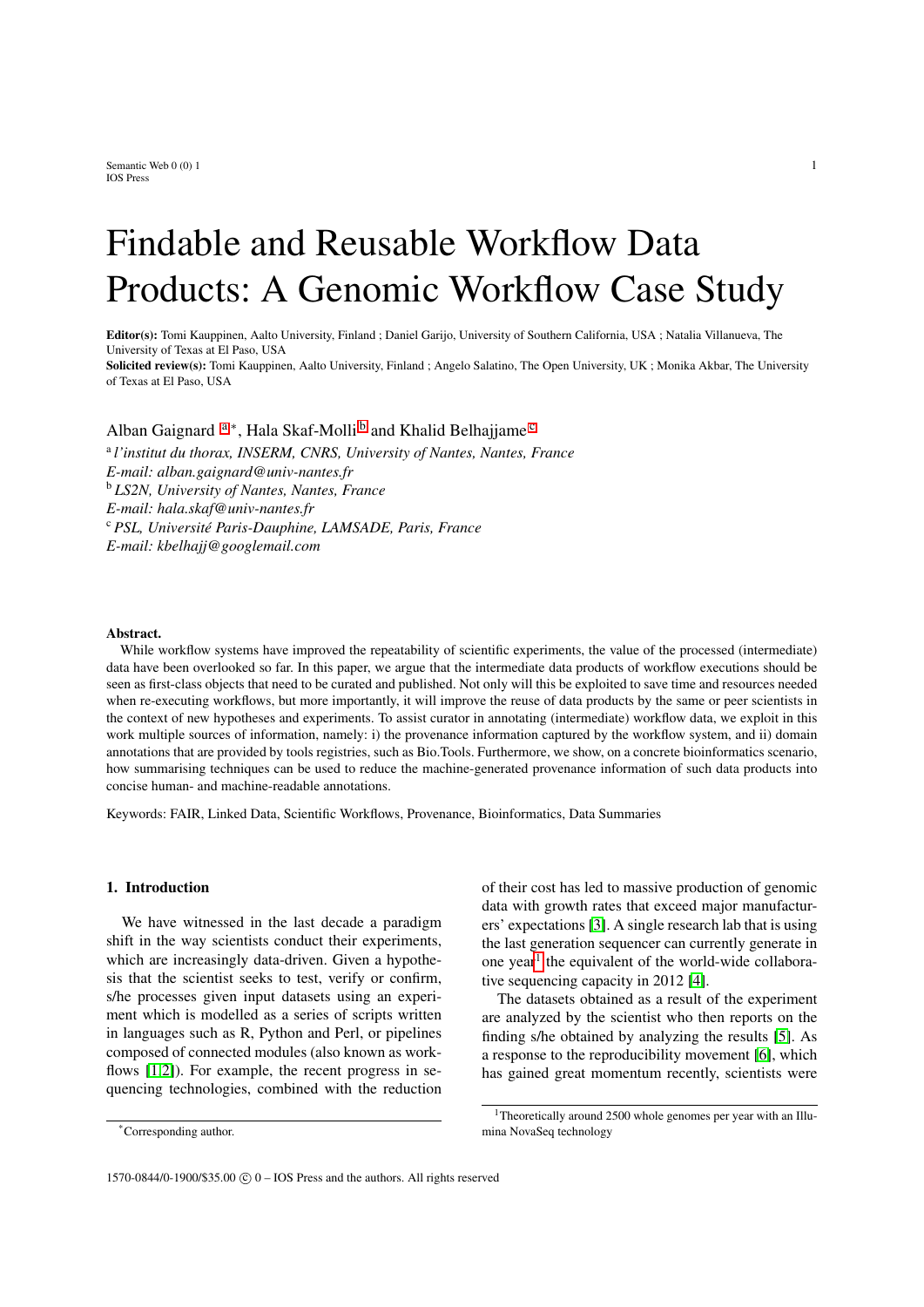encouraged to not only report on their findings, but also document the experiment (method) they used, the datasets they used as inputs, and eventually, the datasets obtained a result. To assist scientist in the task of reporting, a number of methods and tools have been proposed (see e.g., [\[7](#page-11-6)[,8,](#page-11-7)[9\]](#page-11-8)). In [\[10\]](#page-11-9) Gil *et al.* propose data narratives to automatically generate text to describe computational analyses that can be presented to users and ultimately included in papers or reports.

While we recognize that such proposals are of great help to the scientists and can be instrumental to a certain extent to check the repeatability of experiments, they are missing opportunities when it comes to the reuse of the intermediate data products that are generated by their experiments. Indeed, the focus in the reports generated by the scientist is put on their scientific findings, documenting the hypothesis and experiment they used, and in certain cases, the datasets obtained as a result of their experiment. The intermediate datasets, which are by-products of the internal steps of the experiment, are in most cases buried in the provenance of the experiment if not reported at all. The availability of such intermediate datasets can be of value to thirdparty scientists to run their own experiment. This does not only save time for those scientists in that they can use readily available datasets but also save time and resources since some intermediate datasets are generated using large-scale resource- and compute-intensive scripts or modules.

We argue that intermediate datasets generated by the steps of an experiment should be promoted as firstclass objects on their own right, to be findable, accessible and ultimately reusable by the members of the scientific community. We focus, in this paper, on datasets that are generated by experiments that are specified and enacted using workflows. There has been recently initiatives, notably FAIR [\[11\]](#page-11-10), which specify the guidelines and criteria that need to be met when sharing data in general. Meeting such criteria remains challenging, however.

In this paper, we show how we can combine provenance metadata with external knowledge associated with workflows and tools to promote processed data sharing and reuse. More specifically, we present FRESH an approach to associate the intermediate, as well as the final, datasets generated by the workflows with annotations specifying their retrospective provenance and their prospective provenance (i.e., the part of the workflow that was enacted for their generation). Both prospective and retrospective provenance can be overwhelming for a user to understand them. Because of

this, we associate datasets with a summary of their prospective provenance. Moreover, we annotate the datasets with information about the experiment that they were used in, e.g., hypothesis, contributors, as well as with semantic domain annotations that we automatically harvest from third-party resources, in par-ticular, Bio.Tools<sup>[2](#page-1-0)</sup> [\[12\]](#page-11-11). Our ultimate objective is to promote processed data reuse in order to limit the duplication of computing and storage efforts associated to workflow re-execution.

The contributions of this paper are the following:

- Definition of workflow data products reuse in the bioinformatics domain.
- A knowledge-graph based approach aimed at annotating raw processed data with domain-specific concepts, while limiting domain experts overwhelming at the time of sharing their data.
- An experiment based on a real-life bioinformatics workflow, that can be reproduced through an interactive notebook.

This paper is organised as follows. Section [2](#page-1-1) presents motivation and defines the problem statement. Section [3](#page-3-0) details the proposed FRESH approach. Section [4](#page-5-0) presents our experimental results. Section [5](#page-8-0) summarises related works. Finally, conclusions and future work are outlined in Section [6.](#page-10-0)

#### <span id="page-1-1"></span>2. Motivations and Problem Statement

We motivate our proposal through an exome-sequencing bioinformatics workflow. This workflow aims at (1) aligning sample exome data (the proteincoding region of genes) to a reference genome and (2) identifying genetic mutations for each of the biological samples. Figure [1](#page-2-0) drafts a summary of the bioinformatics analysis tasks required to identify and annotate genetic variants from exome-sequencing data. For a matter of clarity, we hide in this scenario some of the minor processing steps such as the sorting of DNA bases, but they are still required in practice. The real workflow will be described in detail in the experimental results section.

This workflow consumes as inputs two sequenced biological samples sample\_1 and sample\_2. For each sample, sequencers produce multiple files that need to be merged later on (Sequence merging

<span id="page-1-0"></span><sup>2</sup>http://bio.tools/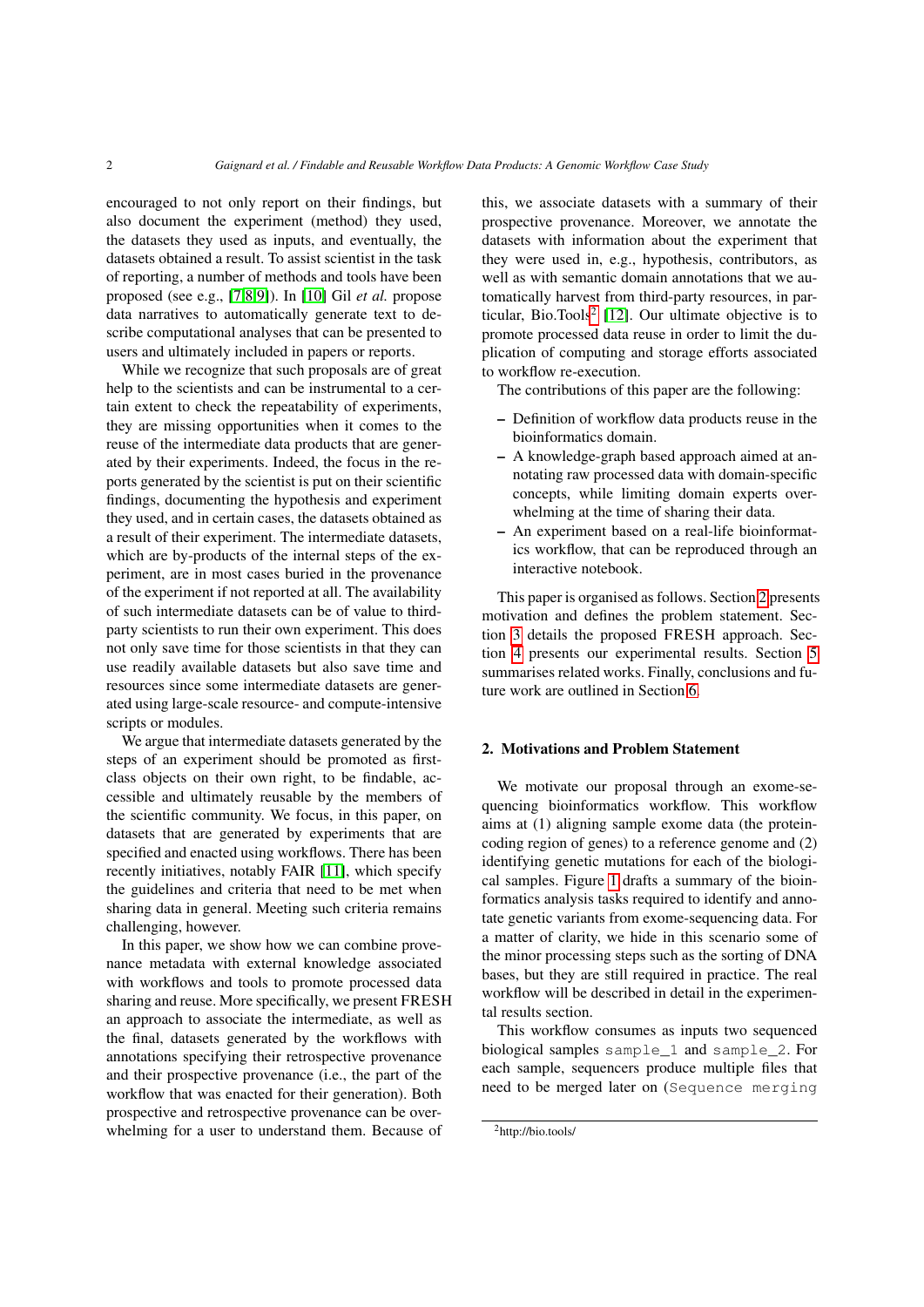

<span id="page-2-0"></span>Fig. 1. A typical bioinformatics workflow aimed at identifying and annotating genomic variations from a reference genome. Green waved boxes represent data files, and blue rounded boxes represent processing steps.

step). The first processing step consists in aligning [\[13\]](#page-11-12) (Mapping to reference genome) the short sequence reads to the human reference genome (GRCh37). Then, for each sample, data are merged and post-processed [\[14](#page-11-13)[,15\]](#page-11-14) and result in binary (BAM) files representing the aligned sequences with their quality metrics. Finally, from these aligned sequences, the genetic variants are identified [\[16\]](#page-11-15) and enriched with annotations [\[17\]](#page-11-16) gathered from public knowledge bases such as DBsnp [\[18\]](#page-11-17) or gnom $AD^3$  $AD^3$ . This last processing step results in a VCF file listing, for all processed sample sequences, all known genomic variations compared to the GCRh37 reference genome.

Performing these analyses in real-life conditions is computation intensive. They require a lot of CPU time and storage capacity. As an example, similar workflows are run in production in the CNRGH french national sequencing facility. For a typical exomesequencing sample (9.7GB compressed), it has been measured that 18.6GB was necessary to store the input and output compressed data. In addition, 2 hours and 27 minutes were necessary to produced an annotated VCF variant file, taking advantage of parallelism in a dedicated high-performance computing infrastructure (7 nodes with 28 CPU Intel Broadwell cores each), which corresponds to 158 cumulative hours for a single sample, i.e. 6 days of computation on a single CPU.

Considering the computational cost of these analyses, we claim that the secondary use of data is critical to speed-up Research addressing similar or related topics. In this workflow, all processing steps produce data but they do not provide the same level of reusability. We tagged reusable data with a white star in Figure [1.](#page-2-0) More precisely, (GRCh37) is by nature highly reusable since it is a reference "atlas" for genomic human sequences, and results from state-of-the-art scientific knowledge at a given time. Then, BAM files can also be considered as more reusable than the raw input data since they have been aligned to this atlas and thus benefit from consensual knowledge on this genome. As an example, they provide the relationship between sequences and known genes, they can be visualized in a genome viewer, they can also be reused to regenerate raw unmapped sequences.

From the scientist perspective, answering questions such as *"can or should I reuse these files in the context of my research study"* is still challenging. To reuse the final VCF variant file, it is of major importance to know the version of the reference genome as well as to clearly understand the scientific context of the study, the phenotypes associated to the samples, as well as the possible relations between samples. Finally, having precise information on the variant calling algorithm is also critical due to application-specific detection thresholds [\[19\]](#page-11-18). More generally, not only fine-grained provenance information regarding data and tools lineage are required but also domain-specific annotations based on community agreed vocabularies (Issue 1). These vocabularies exist but annotating processed data

<span id="page-2-1"></span><sup>3</sup><https://gnomad.broadinstitute.org>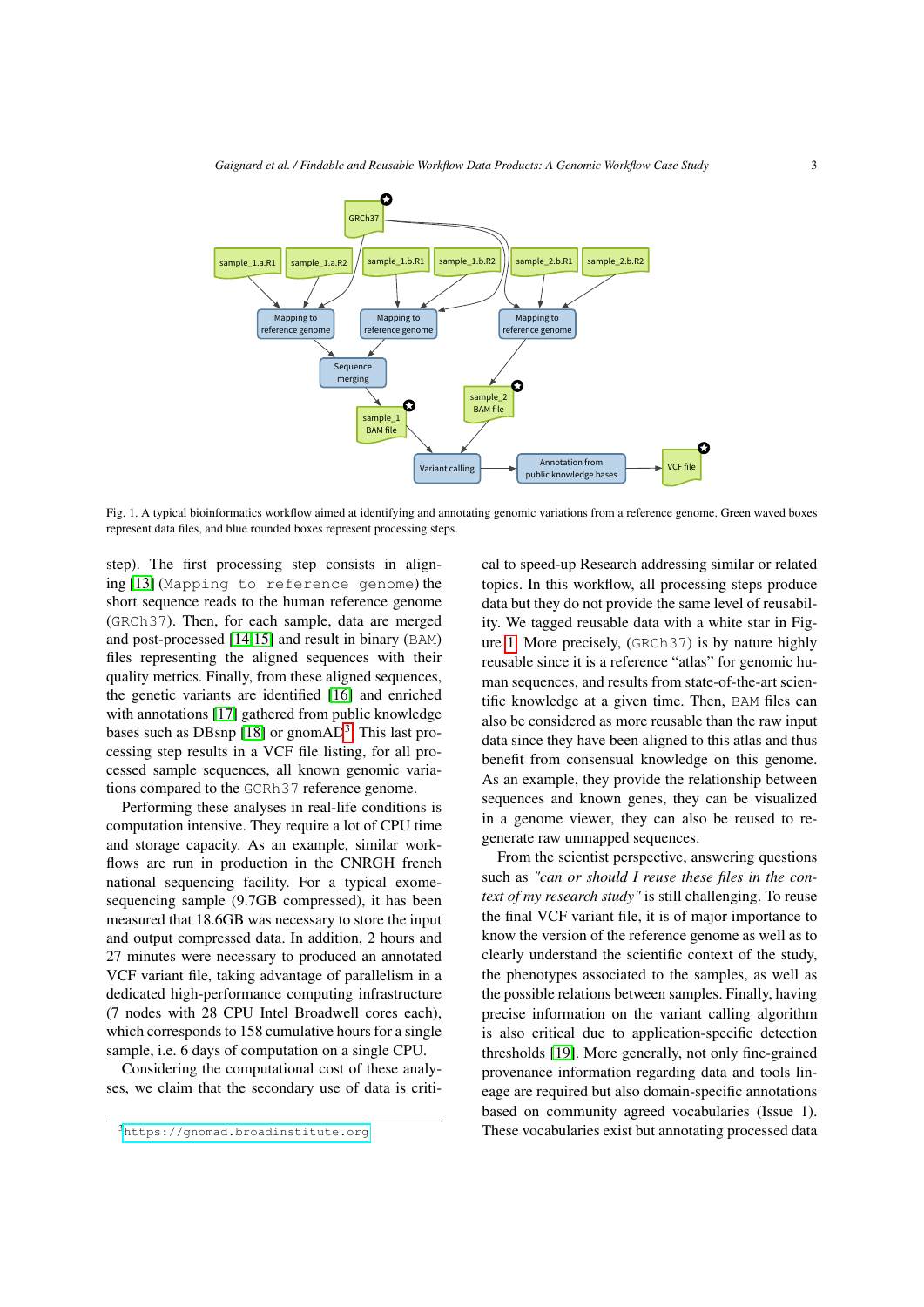with domain-specific concepts requires a lot of time and expertise (Issue 2).

In this work, we show how we can improve the findability and reusability of workflow (intermediate) data by leveraging (1) community efforts aimed at semantically cataloguing bioinformatics processing tools to reduce the solicitation of domain experts, and (2) the automation and provenance capabilities of workflow management systems to automate the annotation of processed data, towards more reusable workflow results.

# <span id="page-3-0"></span>3. FRESH Approach

FRESH is an approach to improve the *Findability* and the *Reusability* of genomic workflow data. FAIR [\[11,](#page-11-10)[20\]](#page-11-19) and Linked data[\[21,](#page-11-20)[22\]](#page-11-21) principles constitute the conceptual and technological backbones in this direction.

FRESH partially tackles FAIR requirements for better *findability* and *reusability*. We address *findability*, by relying on Linked Data best practices, namely associating a URI to each dataset, linking these datasets in the form of RDF knowledge graphs with controlled vocabularies for the naming of concepts and relations.

Being tightly coupled to scientific context, *reusability* is more challenging to achieve. Guidelines have been proposed for FAIR sharing of genomic data [\[23\]](#page-11-22), however, proposing and evaluating *reusability* is still a challenging and work in progress [\[24\]](#page-11-23). In this work, we focus on reusable data as *annotated with sufficiently complete information allowing, without needs for external resources: traceability, interpretability, understandability, and usage by humans or machines*.

To be traceable, provenance traces are mandatory for tracking the data generation process.

To be interpretable, contextual data [\[11\]](#page-11-10) are mandatory, this includes: i) Scientific context in terms of Claims, Research lab, Experimental conditions, previous evidence (academic papers). ii) The technical context in terms of material and methods, data sources, used software (algorithm, queries) and hardware.

To be understandable by itself, data must be annotated with domain-specific vocabularies. For instance, to capture knowledge associated with the data processing steps, we can rely on  $EDAM<sup>4</sup>$  $EDAM<sup>4</sup>$  $EDAM<sup>4</sup>$  which is actively developed and used in the context of the Bio.Tools registry, and which organizes common terms used in the field of bioinformatics. However, these annotations on processing tools do not capture the scientific context in which a workflow takes place. To address this issue, we rely on the *Micropublications* [\[25\]](#page-12-0) ontology which has been proposed to formally represent scientific approaches, hypothesis, claims, or pieces of evidence, in the direction of machine-tractable academic papers.

Figure [2](#page-4-0) illustrates our approach to provide more reusable data. The first step consists in capturing provenance for all workflow runs. PROV<sup>[5](#page-3-2)</sup> is the *de facto* standard for describing and exchanging provenance graphs. Although capturing provenance can be easily managed in workflow engines, there is no systematic way to link a PROV *Activity* (the actual execution of a tool) to the relevant software *Agent* (*i.e.* the software responsible for the actual data processing). To address this issue we propose to provide, at workflow design time, the tool's identifier in the tool catalogue. This allows to generate a provenance trace which associates (*prov:wasAssociatedWith*) each execution, and thus each consumed and produced data to the software identifier.

Then, we assemble a bioinformatics knowledge graph which links together (1) the tools annotations, gathered from the Bio.Tools registry, and providing information on the functions of the tools (bioinformatics EDAM *operations*) and which kind of data they consume and produce, (2) the complete EDAM ontology, to gather for instance the community-agreed definitions and synonyms for bioinformatics concepts, (3) the PROV graph resulting from a workflow execution which provides fine-grained technical and domainagnostic provenance metadata, and (4) the experimental context using Micro-publication for scientific claims and hypothesis associated to the experiment.

Finally, based on domain-specific provenance queries, the last step consists in extracting few and meaningful data from the knowledge graph, to provide scientist with more reusable intermediate or final results, and to provide machines findable and query-able data stories.

In the remainder of this section, we rely on the SPARQL query language to interact with the knowledge graph in terms of knowledge extraction and knowledge enrichment.

<span id="page-3-1"></span><sup>4</sup><http://edamontology.org>

<span id="page-3-2"></span><sup>5</sup><https://www.w3.org/TR/prov-o/>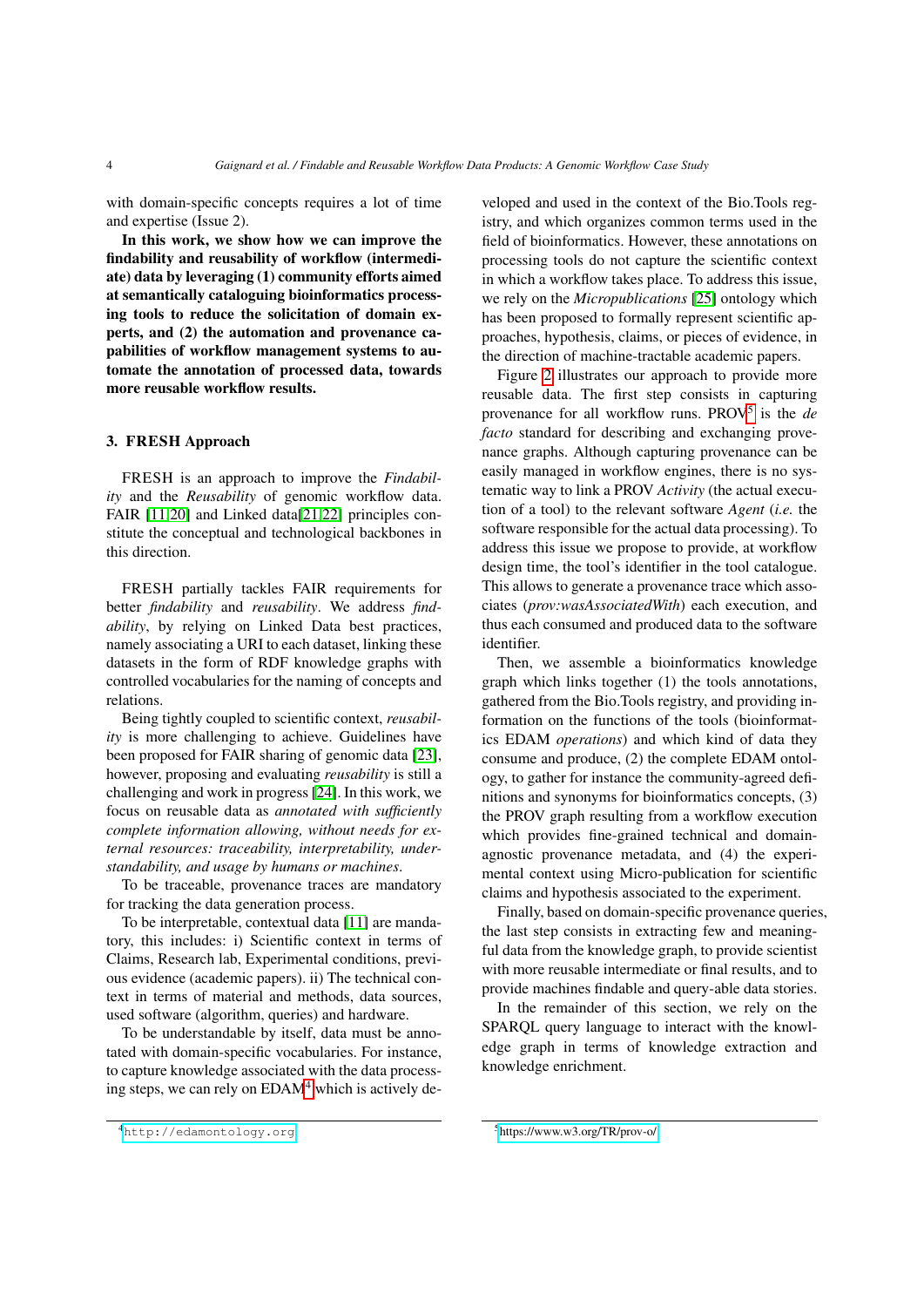

<span id="page-4-0"></span>Fig. 2. Knowledge graph based on workflow provenance and tool annotations to automate the production of human- and machine- oriented data summarises.

}

```
SELECT ?d_label ?title ?f_def ?st WHERE {
    ?d rdf:type prov:Entity ;
        prov:wasGeneratedBy ?x ;
        prov:wasAssociatedWith ?tool ;
        rdfs:label ?d_label .
    ?tool dc:title ?title ;
        biotools:has_function ?f .
    ?f rdfs:label ?f_label ;
        oboInOwl:hasDefinition ?f_def .
    ?c rdf:type mp:Claim ;
        mp:statement ?st
}
```
Query 1: SPARQL query aimed at linking processed data to the processing tool and the definition of what is done on data.

```
CONSTRUCT
    ?x2 p-plan:wasPreceededBy ?x1
    ?x2 prov:wasAssociatedWith ?t2 .
    ?x1 prov:wasAssociatedWith ?t1 .
    ?t1 biotools:has_function ?f1 .
    ?f1 rdfs:label ?f1_label .
    ?t2 biotools:has_function ?f2 .
    ?f2 rdfs:label ?f2_label .
} WHERE {
    ?d2 prov:wasDerivedFrom ?d1 .
    ?d2 prov:wasGeneratedBy ?x2 ;
        prov:wasAssociatedWith ?t2 ;
        rdfs:label ?d2_label .
    ?d1 prov:wasGeneratedBy ?x1 ;
        prov:wasAssociatedWith ?t1 ;
        rdfs:label ?d1_label .
    ?t1 biotools:has_function ?f1 .
    ?f1 rdfs:label ?f1_label .
```

```
?t2 biotools:has_function ?f2 .
```
?f2 **rdfs**:label ?f2\_label .

Query 2: SPARQL query aimed at assembling an abstract workflow based on what happened (provenance) and how data were processed (domain-specific EDAM annotations).

Query [1](#page-4-1) aims at extracting and linking together data artefacts with the definition of the bioinformatics process they result from. In this SPARQL query, we first identify data (*prov:Entity*), the tool execution they result from (*prov:wasGeneratedBy*), and the used software (*prov:wasAssociatedWith*). Then we retrieve from the Bio.Tools sub-graph the EDAM annotation which specify the function of the tool (*biotools:has\_function*). The definition of the function of the tool is retrieved from the EDAM ontology (*oboInOwl:hasDefinition*). Finally, we retrieve the scientific context of the experiment by matching statements expressed in natural language (*mp:Claim*, *mp:statement*).

The Query [2](#page-4-2) shows how a specific provenance pattern can be matched and reshaped to provide a summary of the main processing steps, in terms of domain-specific concepts. The idea consists in identifying all data derivation links (*prov:wasDerivedFrom*). From the identified data, the tool executions are then matched, as well as the corresponding software agents. Similarly, as in the previous query, the last piece of information to be identified is the functionality of the tools. This is done by exploiting the *biotools:has\_function* predicate. Once this graph pat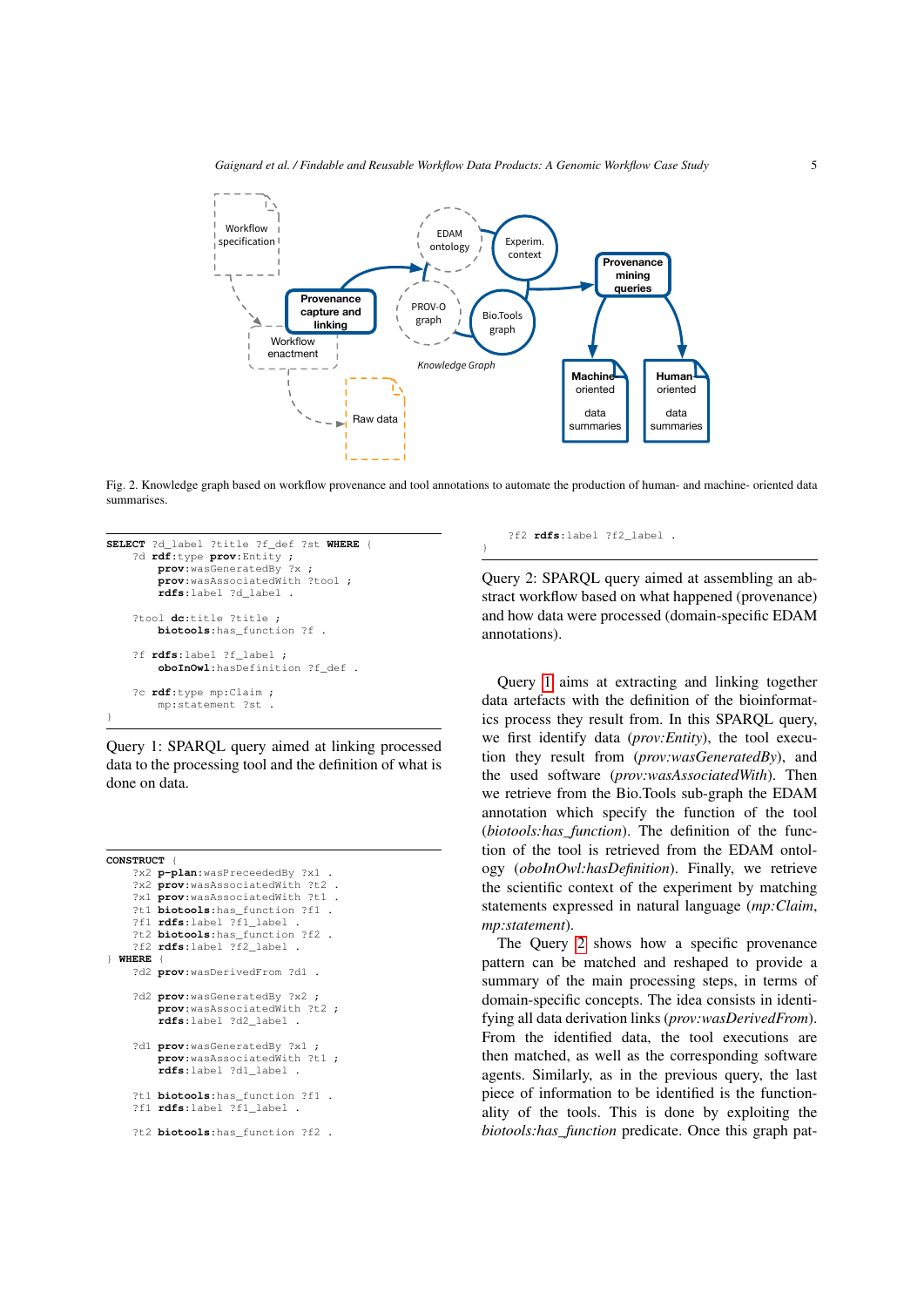tern is matched, a new graph is created using a CON-STRUCT query clause, to represent an ordered chain of processing steps (*p-plan:wasPreceededBy*).

#### <span id="page-5-0"></span>4. Experimental results and Discussion

# *4.1. Raw provenance traces from a bioinformatics workflow execution*

We experimented our approach on a production-level exome-sequencing workflow<sup>[6](#page-5-1)</sup>, designed and operated by the GenoBird genomic and bioinformatics core facility. It implements the motivating scenario we introduced in section [2.](#page-1-1) We assume that, based on the approach beforehand presented, the workflow has been run, the associated provenance has been captured and the knowledge graph has been assembled.

The resulting provenance graph consists in an RDF graph with 555 triples leveraging the PROV-O ontology. The following two tables show the distribution of PROV classes and properties.

### Table 1

Number of instances per PROV class, resulting from the execution of the exome-sequencing workflow.

| Classes        | Number of instances |  |
|----------------|---------------------|--|
| prov:Entity    | 40                  |  |
| prov: Activity | 26                  |  |
| prov:Bundle    | ı                   |  |
| prov:Agent     | ı                   |  |
| prov:Person    |                     |  |

Interpreting this provenance graph is challenging from a human perspective due to the number of nodes and edges and, more importantly, due to the lack of domain-specific terms.

#### *4.2. Human-oriented data summaries*

Based on query [1](#page-4-1) and a textual template, we show in Figure [3](#page-5-2) sentences which have been automatically generated from the knowledge graph. They intend to provide scientists with self-explainable information on how data were produced, and in which scientific context, leveraging domain-specific terms.

Complex data analysis procedures would require a long text and many logical articulations for being unTable 2

Number of predicates per PROV and RDF(S) property, resulting from the execution of the exome-sequencing workflow.

| Properties             | Number of predicates |  |  |
|------------------------|----------------------|--|--|
| prov:wasDerivedFrom    | 167                  |  |  |
| prov:used              | 100                  |  |  |
| rdf:type               | 69                   |  |  |
| prov:wasAssociatedWith | 65                   |  |  |
| prov:wasGeneratedBy    | 39                   |  |  |
| rdfs:label             | 39                   |  |  |
| prov:endedAtTime       | 26                   |  |  |
| prov:startedAtTime     | 26                   |  |  |
| rdfs:comment           | 22                   |  |  |
| prov:wasAttributedTo   | 1                    |  |  |
| prov:generatedAtTime   | 1                    |  |  |

[...]

```
The file <Samples/Sample1/BAM/Sample1.final.bam>
results from tool <gatk2_print_reads-IP> which
<Counting and summarising the number of short
sequence reads that map to genomic features.>
It was produced in the context of <Rare Coding
Variants in ANGPTL6 Are Associated with Familial
Forms of Intracranial Aneurysm>
[...]
The file <VCF/hapcaller.recal.combined.annot.
gnomad.vcf.gz> results from tool
<gatk2_variant_annotator-IP> which <Predict the
effect or function of an individual single
nucleotide polymorphism (SNP).>
It was produced in the context of <Rare Coding
Variants in ANGPTL6 Are Associated with Familial
Forms of Intracranial Aneurysm>
[...]
```
<span id="page-5-2"></span>Fig. 3. Sentence-based data summaries providing, for a given file, information on the tool the data originates from, and the definition of what does the tool, based on the EDAM ontology.

derstandable. Visual diagrams provide a compact representation for complex data processing and constitute thus an interesting mean to assemble human-oriented data summaries.

Figure [4](#page-6-0) shows a summary diagram automatically compiled from the bioinformatics knowledge graph previously described in section [3.](#page-3-0) Black arrows represent the logical flow of data processing, and black ellipses represent the nature of data processing, in terms of EDAM operations. The diagram highlights in blue the Sample1.final.bam. It shows that this file results from a *Read Summarisation* step and is followed by a *Variant Calling* step.

Another example for summary diagrams is provided in Figure [5](#page-6-1) which highlights the final VCF file and its binary index. The diagram shows that these files result from a processing step performing a *SNP annotation*, as defined in the EDAM ontology.

<span id="page-5-1"></span><sup>6</sup>[https://gitlab.univ-nantes.fr/bird\\_](https://gitlab.univ-nantes.fr/bird_pipeline_registry/exome-pipeline) [pipeline\\_registry/exome-pipeline](https://gitlab.univ-nantes.fr/bird_pipeline_registry/exome-pipeline)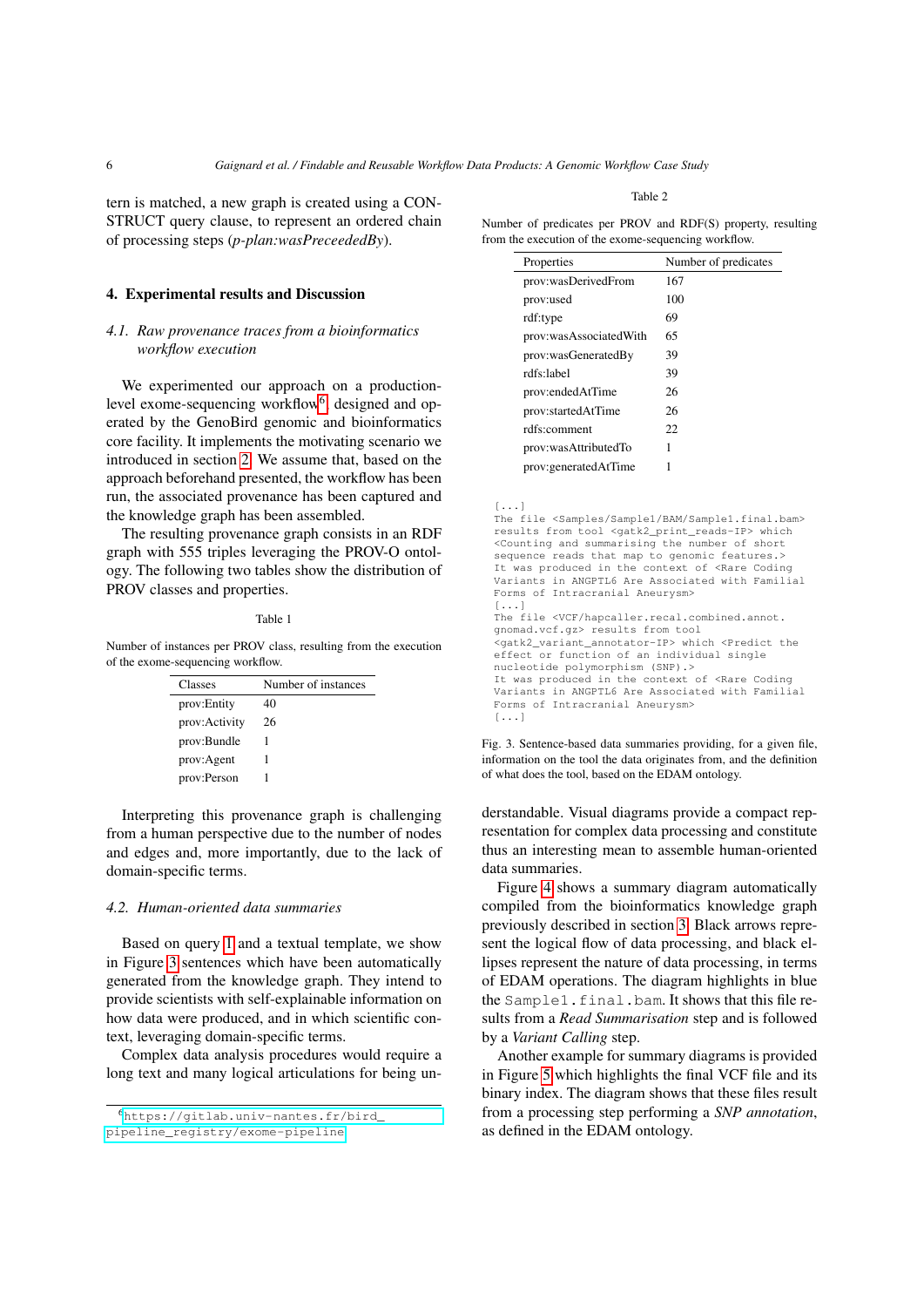

<span id="page-6-0"></span>Fig. 4. The Sample1.final.bam file results from a *Read Summarisation* step and is followed by a *Variant Calling* step.



<span id="page-6-1"></span>Fig. 5. Human-oriented diagram automatically compiled from the provenance and domain-specific knowledge graph.

These visualisations provide scientists with means to situate an intermediate result, genomic sequences aligned to a reference genome (BAM file), or genomic variants (VCF file) in the context of a complex data analysis process. While an expert bioinformatician won't need these summaries, we consider that expliciting and visualizing these summaries is of major interest to better reuse/repurpose scientific data, or even provide a first level of explanation in terms of domain-specific concepts.

#### *4.3. Machine-oriented data summaries*

Linked Data principles advocate the use of controlled vocabularies and ontologies to provide both human- and machine-readable knowledge. We show in Figure [6](#page-7-0) how domain-specific statements on data, typically their annotation with EDAM bioinformatics concepts, can be aggregated and shared between machines by leveraging the NanoPublication vocabulary. Published as Linked Data, these data summaries can be semantically indexed and searched, in line with the Findability of FAIR principles.

#### *4.4. Implementation*

*Provenance capture.* We slightly extended the Snakemake [\[26\]](#page-12-1) workflow engine with a provenance capture module<sup>[7](#page-6-2)</sup>. This module, written in Python, is a wrapper

<span id="page-6-2"></span><sup>7</sup>[https://bitbucket.org/agaignar/](https://bitbucket.org/agaignar/snakemake-provenance/src/provenance-capture) [snakemake-provenance/src/provenance-capture](https://bitbucket.org/agaignar/snakemake-provenance/src/provenance-capture)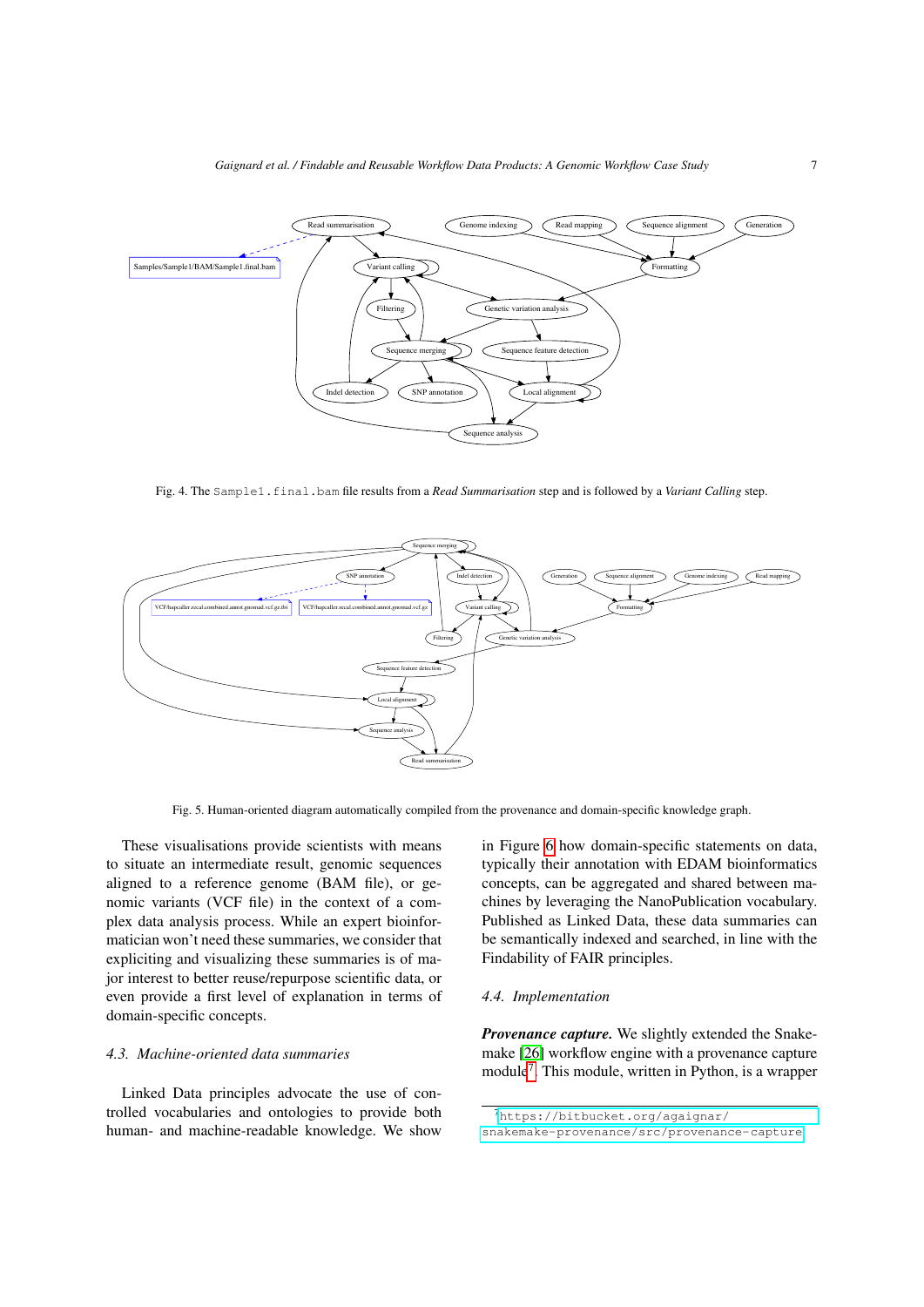| What?          | How?                               | <b>Results</b>               |  |
|----------------|------------------------------------|------------------------------|--|
| Traceable      | Provenance                         | PROV traces                  |  |
| Interpertable  | Scientific and technical Context   | Micropublications vocabulary |  |
| Understandable | Domain-Specific Context ontologies | <b>EDAM</b> terms            |  |
| For human      | Human-oriented data summaries      | Text and diagrams            |  |
| For machine    | Machine-oriented data summaries    | <b>NanoPublications</b>      |  |

<span id="page-7-5"></span>Table 3 Enhancing reuse of processed data with FRESH

```
[...]
```

```
:head {
   _:np1 a np:Nanopublication .
   _:np1 np:hasAssertion :assertion .
   _:np1 np:hasProvenance :provenance .
    _:np1 np:hasPublicationInfo :pubInfo .
}
:assertion {
  <http://snakemake-provenance/Samples/Sample1/
 BAM/Sample1.merged.bai> rdfs:seeAlso
  <http://edamontology.org/operation_3197> .
  <http://snakemake-provenance/VCF/hapcaller.
  indel.recal.filter.vcf.gz> rdfs:seeAlso
  <http://edamontology.org/operation_3695> .
```
}  $[\ldots]$ 

<span id="page-7-0"></span>Fig. 6. An extract of a machine-oriented NanoPublication aggregating domain-specific assertions, provenance and publication information.

<span id="page-7-3"></span>Table 4 Time for producing data summaries

| RDF Graph          | load time | Text-based | NanoPub.         | Graph-based |
|--------------------|-----------|------------|------------------|-------------|
| $218\,906$ triples | 22.7s     |            | 61 <sub>ms</sub> |             |

for the AbstractExecutor class. The same source code is used to produce PROV RDF metadata when locally running a workflow, or when exploiting parallelism in an HPC environment, or when simulating a workflow. Simulating a workflow is an interesting feature since all data processing steps are generated by the workflow engine but not concretely executed. Nevertheless, the capture of simulated provenance information is still possible without paying for the generally required long CPU-intensive tasks. This extension is under revision for being integrated in the main development branch of the SnakeMake workflow engine.

*Knowledge graph assembly.* We developed a Python crawler<sup>[8](#page-7-1)</sup> that consumes the JSON representation of the Bio.Tools bioinformatics registry and produces an RDF data dump focusing on domain annotations (EDAM ontology) and links to the reference papers. RDF dumps are nightly built and pushed to a dedicated source code repository<sup>[9](#page-7-2)</sup>.

*Experimental setup.* The results shown in section [4](#page-5-0) were obtained by running a Jupyter Notebook. RDF data loading and SPARQL query execution were achieved through the Python RDFlib library. Python string templates were used to assemble the NanoPublication while NetworkX, PyDot and GraphViz were used for basic graph visualisations.

We simulated the production-level exome-sequencing workflow to evaluate the computational cost of producing data summaries from an RDF knowledge graph. The simulation of the workflow execution allowed to not being impacted by the actual computing cost of performing raw genomic data analysis. Table [4](#page-7-3) shows the cost using a 16GB, 2.9GHz Core i5 MacBook Pro desktop computer. We measured 22.7s to load in memory the full knowledge graph (218 906 triples) covering the workflow claims and its provenance graph, the Bio.Tools RDF dump, and the EDAM ontology. The sentence-based data summaries have been obtained in 1.2s, the machine-oriented NanoPublication has been generated in 61ms, and finally 1.5s to reshape and display the graph-based data summary. This overhead can be considered as negligible compared to the computing resources required to analyse exome-sequencing data as shown in section [2.](#page-1-1)

To reproduce the human- and machine-oriented data summaries, this Jupyter Notebook is available through a source code repository<sup>[10](#page-7-4)</sup>. To go beyond the provided experimental results, and to apply more generally the FRESH approach, the following requirements should be satisfied:

- the overall data analysis process should be formalised into a computational workflow,
- the running workflow management system should be able to dynamically capture generic prove-

<span id="page-7-1"></span><sup>8</sup>[https://github.com/bio-tools/biotoolsShim/](https://github.com/bio-tools/biotoolsShim/tree/master/json2rdf) [tree/master/json2rdf](https://github.com/bio-tools/biotoolsShim/tree/master/json2rdf)

<span id="page-7-4"></span><span id="page-7-2"></span><sup>9</sup><https://github.com/bio-tools/biotoolsRdf> <sup>10</sup>[https://github.com/albangaignard/](https://github.com/albangaignard/fresh-toolbox) [fresh-toolbox](https://github.com/albangaignard/fresh-toolbox)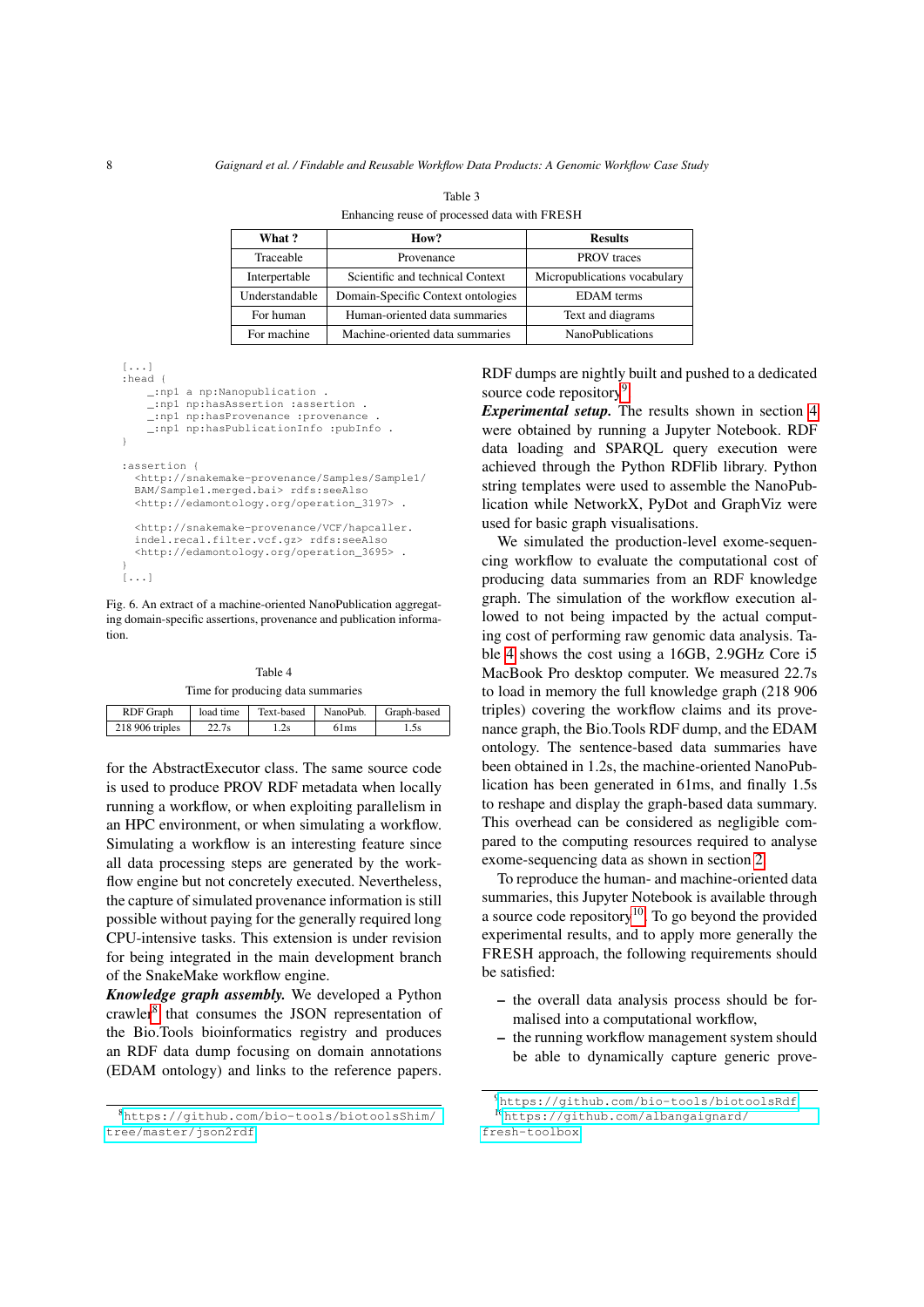nance metadata as Linked Data, following the PROV-O ontology,

- the run tools should be semantically annotated with domain-specific concepts. These descriptions should be accessible in a machine-actionable registry through a SPARQL endpoint,
- mappings between workflow steps and the identifiers of the semantically annotated tools should be provided in the workflow specification so that provenance traces refer to semantically annotated tools.

# *4.5. Discussion*

The validation we reported has shown that it is possible to generate data summaries that provide valuable information about workflow data. In doing so, we focus on domain-specific annotations to promote the findability and reuse of data processed by scientific workflows with particular attention to genomics workflows. This is justified by the fact that FRESH meets the findability and reusability criteria set up by the FAIR community<sup>[11](#page-8-1)</sup>.

Regarding findability, FRESH partly meets requirements F1 ((Meta)data are assigned a globally unique and persistent identifier), F2 (Data are described with rich metadata) and F3 (Metadata clearly and explicitly include the identifier of the data they describe) since (i) we assign Universal Unique Identifiers (UUIDs) to provenance artefacts and (ii) we reuse the NanoPublication framework, and the EDAM bioinformatics ontology to share and reuse intermediate data results based on rich metadata. Although the generated nanopublications are not yet indexed in a searchable resource, they could be published either through a SPARQL endpoint, or through the network of peer NanoPublication servers.

Regarding reusability, Table [3](#page-7-5) points out the reusability aspects of FRESH in line with the FAIR community requirements. In particular, we note that FRESH is aligned with R1.2 ((meta)data are associated with detailed provenance) and R1.3. ((meta)data meet domainrelevant community standards). As illustrated in the previous sections, FRESH can be used to generate human-oriented data summaries or machine-oriented data summaries.

Still in the context of genomic data analysis, a typical reuse scenario would consists in exploiting as inputs, the annotated genomic variants (in blue in Figure [4\)](#page-6-0), to conduct a rare variant statistical analysis. If we consider that no semantics is attached to the names of files or tools, domain-agnostic provenance would fail in providing information on the nature of data processing. By looking on the human-oriented diagram, or by letting an algorithm query the machineoriented nanopublication produced by FRESH, scientists would be able to understand that the file results from an annotation of single nucleotide polymorphisms (SNPs) which was preceded by a variant calling step itself preceded by an insertion/deletion (Indel) detection step.

We focused in this work on the bioinformatics domain and leveraged Bio.Tools, a large-scale community effort aimed at semantically cataloguing available algorithms/tools. As soon as semantic tools catalogues are available for other domains, FRESH can be applied to enhance the findability and reusability of processed data. Even if more recent, similar efforts address the bioimaging community through the setup of the  $BISE^{12}$  $BISE^{12}$  $BISE^{12}$  bioimaging search engine (Neubias EU COST Action). Annotated with a bioimaging-specific EDAM extension, this tool registry could be queried to annotate bioimaging data following the same approach.

In our work, we validated our solution by manually inspecting the usefulness of the summaries that are constructed given a real-life workflow. That said, we believe that there is a need for a benchmark that can be utilized by the community to systematically assess and compare the effectiveness of the proposed solutions. We also think that such a benchmark should be the result of a community-led effort to cater for different needs/requirements and different scientific domains.

# <span id="page-8-0"></span>5. Related Work

Our work is related to proposals that seek to enable and facilitate the reproducibility and reuse of scientific artefacts and findings. We have seen recently the emergence of a number of solutions that assist scientists in the tasks of packaging resources that are necessary for preserving and reproducing their experiments. For example, OBI (Ontology for Biomedical Investigations) [\[27\]](#page-12-2) and the ISA (Investigation, Study, Assay) model [\[28\]](#page-12-3) are two widely used community mod-

<span id="page-8-1"></span><sup>11</sup><https://www.go-fair.org/fair-principles>

<span id="page-8-2"></span><sup>12</sup><http://www.biii.eu>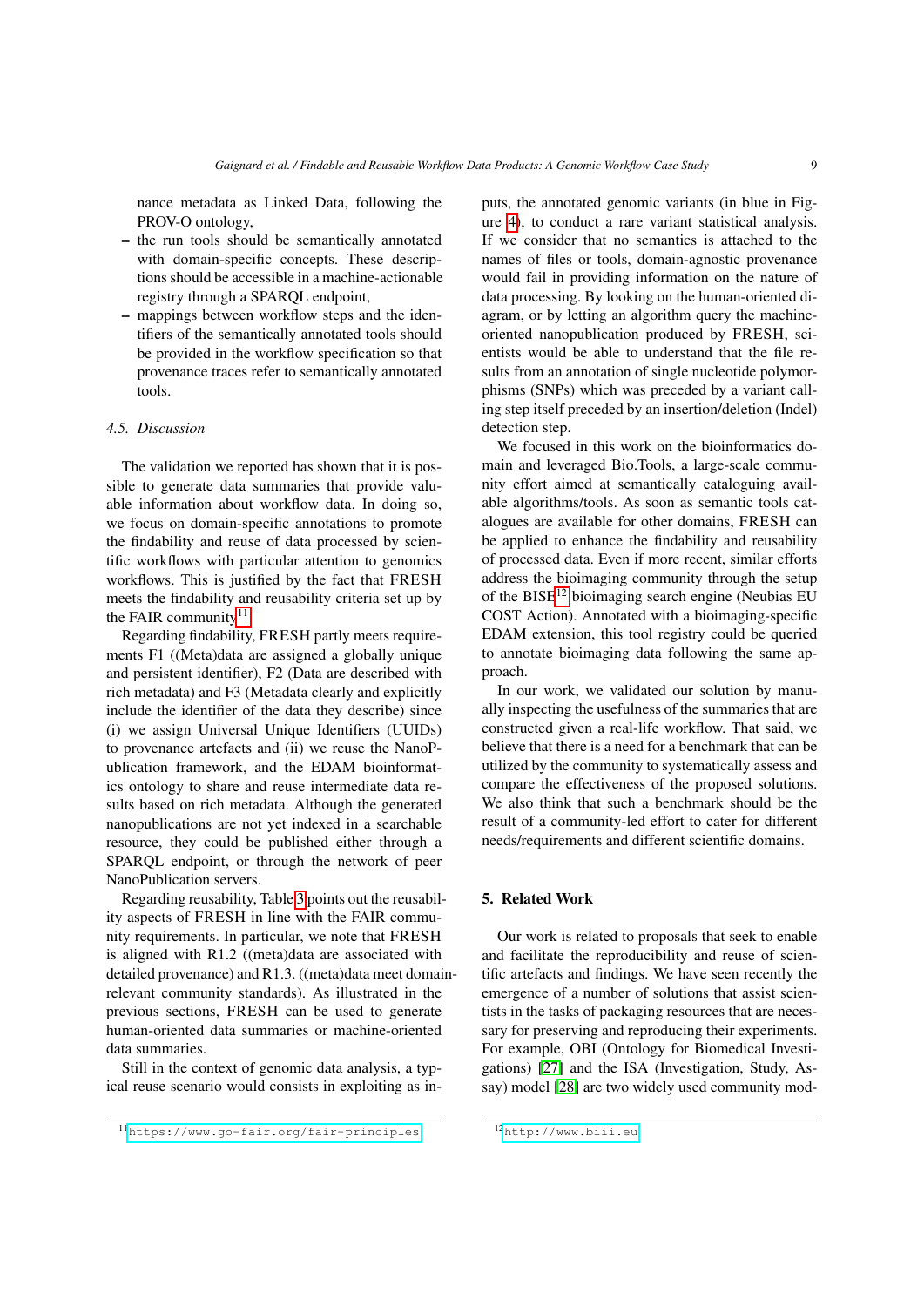els from the life science domain for describing experiments and investigations. OBI provides common terms, like investigations or experiments to describe investigations in the biomedical domain. It also allows the use of domain-specific vocabularies or ontologies to characterize experiment factors involved in the investigation. ISA on the other hand structures the descriptions about an investigation into three levels: Investigation, for describing the overall goals and means used in the experiment, study for documenting information about the subject under study and treatments that it may have undergone, and assay for representing the measurements performed on the subjects. Research Objects [\[29\]](#page-12-4) is a workflow-friendly solution that provides a suite of ontologies that can be used for aggregating workflow specification together with its executions and annotations informing on the scientific hypothesis and other domain annotations. ReproZip [\[7\]](#page-11-6) is another solution that helps users create relatively lightweight packages that include all the dependencies required to reproduce a workflow for experiments that are executed using scripts, in particular, Python scripts.

The above solutions are useful in that they help scientists package information they have about the experiment into a single container. However, they do not help scientists in actually annotating or reporting the findings of their experiments. In this respect, Alper *et al.* [\[9\]](#page-11-8) and Gaignard *et al.* [\[8\]](#page-11-7) developed solutions that provide the users by the means for deriving annotations for workflow results and for summarizing the provenance information provided by the workflow systems. Such summaries are utilized for reporting purposes.

While we recognize that such proposals are of great help to the scientists and can be instrumental to a certain extent to check the repeatability of experiments, they are missing opportunities when it comes to the reuse of the intermediate data products that are generated by their experiments. Indeed, the focus in the reports generated by the scientist is put on their scientific findings, documenting the hypothesis and experiment they used, and in certain cases, the datasets obtained as a result of their experiment. The intermediate datasets, which are by-products of the internal steps of the experiment, are in most cases buried in the provenance of the experiment if not reported at all. The availability of such intermediate datasets can be of value to thirdparty scientists to run their own experiment. This does not only save time for those scientists in that they can use readily available datasets but also save time and resources since some intermediate datasets are generated using large-scale resource- and compute-intensive scripts or modules.

Of particular interest to our work are the standards developed by the semantic web community for capturing provenance, notably the W3C PROV-O recommendation, and its workflow-oriented extensions, e.g., ProvONE  $^{13}$  $^{13}$  $^{13}$ , OPMW  $^{14}$  $^{14}$  $^{14}$ , Wfprov  $^{15}$  $^{15}$  $^{15}$  and P-Plan [\[30\]](#page-12-5). The availability of provenance provides the means for the scientist to issues queries on *Why* and *How* data were produced. However, it does not necessarily allow the scientists to examine questions such as "Is this data helpful for my computational experiment ?", or "if potentially useful, does this data has enough quality ?". These queries are particularly challenging since the capture of related meta-data is in general domain-dependent and should be automated. This is partly due to the fact that provenance information can be overwhelming (large graphs), and partly because of a lack of domain annotations. In previous work [\[8\]](#page-11-7), we proposed *PoeM* an approach to generate human-readable experiment reports for scientific workflows based on provenance and users annotations. *SHARP* [\[31,](#page-12-6)[32\]](#page-12-7) extends *PoeM* for workflows running in different systems and producing heterogeneous PROV traces. In this work, we capitalize in our previous work to annotate and summarize provenance information. In doing so, we focus on Workflow data products re-usability as opposed to the workflow itself. As data re-usability require to meet domainrelevant community standards (R1.3 of FAIR principles). We rely on Bio.tools (https://bio.tools/) registry to discover tools descriptions and automatically generate domain-specific data annotations.

The proposal by Garijo and Gil [\[10\]](#page-11-9) is perhaps the closest to ours in the sense that it focuses on data (as opposed to the experiment as a whole), and generate textual narratives from provenance information that is human-readable. The key idea of data narratives is to keep detailed provenance records of how an analysis was done, and to automatically generate humanreadable description of those records that can be presented to users and ultimately included in papers or reports. The objective that we set out in this paper is different from that by Garijo and Gil in that we do not aim to generate narratives. Instead, we focus on annotating intermediate workflow data. The scientific communi-

<span id="page-9-1"></span><span id="page-9-0"></span><sup>13</sup><https://purl.dataone.org/provone-v1-dev> <sup>14</sup><https://www.opmw.org>

<span id="page-9-2"></span><sup>15</sup><http://purl.org/wf4ever/wfprov#>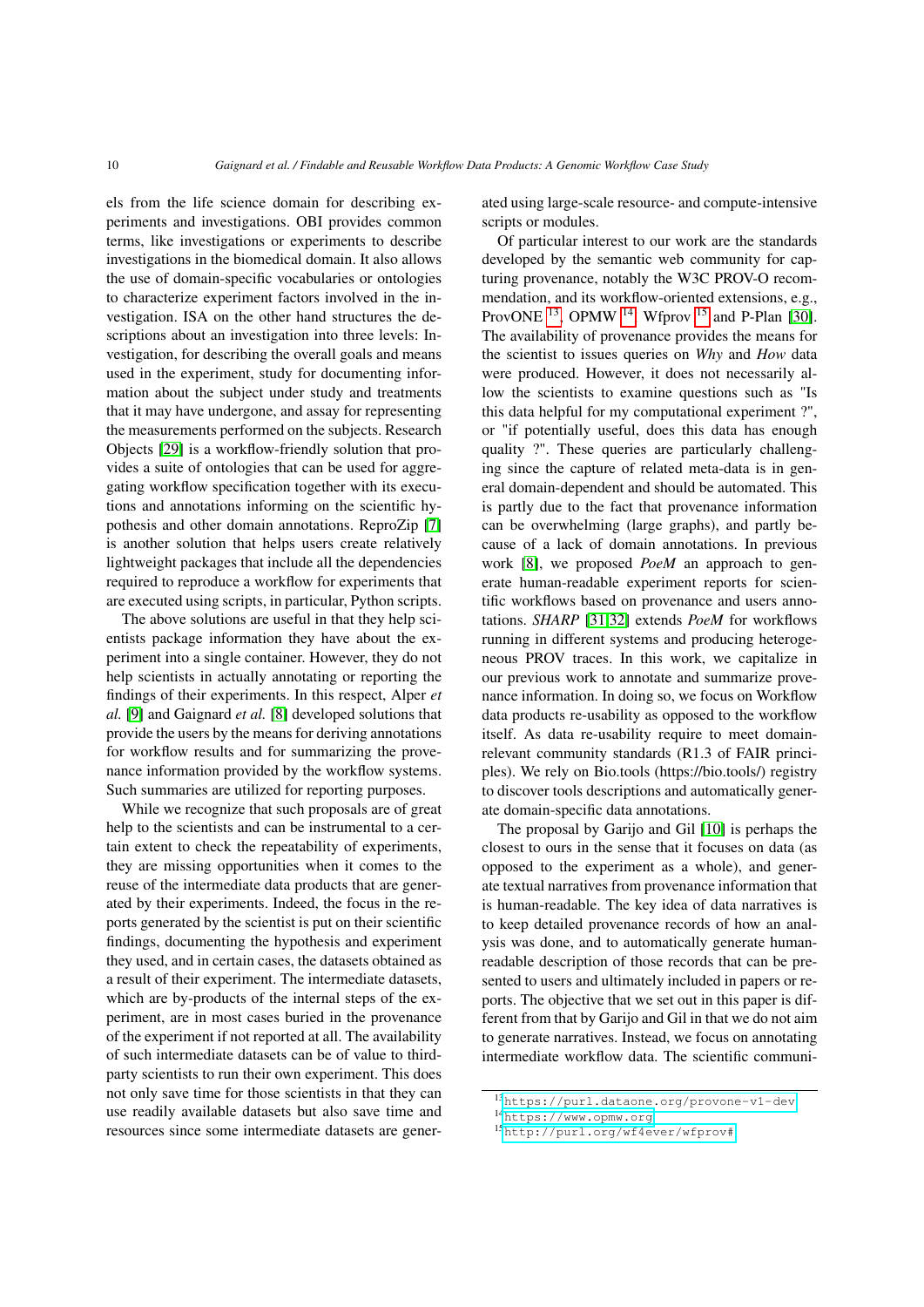ties have already investigated solutions for summarizing and reusing workflows (see e.g., [\[33](#page-12-8)[,34\]](#page-12-9)).

The solution proposed by Starlinger et al. [\[33\]](#page-12-8) aims at identifying similarities between workflows. The authors exploit three sources of information, namely the labels used to describe the modules that compose the workflow, the structure (i.e., dataflow) of the workflow, and authorship information. In doing so, the authors do not tackle the problem that the human user faces when trying to understand a potentially complex workflow. Such a solution can be envisaged when the aim is to effectively search similar workflows in a repository given an initial input workflow. Our objective is different in that we aim to promote the reuse not only of workflows but also of the data products that the execution of such workflows produce, and we do so by leveraging summarisation techniques to produce human-friendly account on the data products.

Cerezo et al. [\[34\]](#page-12-9) proposed a conceptual workflow model, close to end-user's domain of expertise, aimed at enhancing the sharing and reuse of scientific workflows. These conceptual workflows are conceived at workflow design-time and are then semi-automatically refined into concrete executable workflows through a set of semantic transformations. Although our approach tackles reuse in data-driven sciences, we focus on the reuse of intermediate produced/consumed data whereas Cerezo *et al.* focus on the reuse of the data transformation process itself. In addition, our approach is bottom-up, based on workflow executions, and tends to limit the solicitation of domain experts, by leveraging already running semantically annotated tools catalogues.

It is worth noting that our work is complementary and compatible with the work by Garijo and Gil. In particular, the annotations and provenance summaries generated by the solution we propose can be used to feed the system developed by Garijo and Gil to generate more concise and informative narratives.

Our work is also related to the efforts of the scientific community to create open repositories for the pub-lication of scientific data. For example, Figshare<sup>[16](#page-10-1)</sup> and Dataverse<sup>[17](#page-10-2)</sup>, which help academic institutions store, share and manage all of their research outputs. The data summaries that we produce can be published in such repositories. However, we believe that the summaries that we produce are better suited for repositories that publish knowledge graphs, e.g., the one cre-ated by the whyis project<sup>[18](#page-10-3)</sup>. This project proposes a nano-scale knowledge graph infrastructure to support domain-aware management and curation of knowledge from different sources.

#### <span id="page-10-0"></span>6. Conclusion and Future Works

In this paper, we proposed FRESH, an approach for making scientific workflow data more findable and reusable, with a focus on genomic workflows. To do so, we utilized data-summaries, which are generated based on provenance and domain-specific ontologies. FRESH comes in two flavors by providing concise human-oriented and machine-oriented data summaries. Experimentation with a production-level exome-sequencing workflow shows the effectiveness of FRESH in terms of time, the overheads of producing human-oriented and machine-oriented data summaries are negligible compared to the computing resources required to analyze exome-sequencing data. FRESH open several perspectives, which we intend to pursue in our future works.

So far, we have focused in FRESH on the findability (F) and reuse (R) of workflow data products. We intend to extend FRESH to cater for the two remaining FAIR criteria (A, I). To do so, we intend to rethink and redefine interoperability and accessibility when dealing with workflow data products and public catalogues, before proposing solutions to cater for them. We then plan to evaluate the effectiveness of FRESH through a user study when it comes to the reuse of genomic data, and its portability to other domains and communities. Finally, we intend to identify means for the incentivization of scientists to (1) provide tools with high quality domain-specific annotations (2) generate and use domain-specific data summaries to promote reuse.

#### 7. Acknowledgements

We thank our colleagues from "l'Institut du Thorax" and CNRGH who provided their insights and expertise regarding the computational costs of large-scale exome-sequencing data analysis.

We are grateful to the Genomics and Bioinformatics Core Facility of Nantes (GenoBiRD, Biogenouest) for providing technical support and computing resources.

<span id="page-10-1"></span><sup>16</sup><https://figshare.com/>

<span id="page-10-2"></span><sup>17</sup><https://dataverse.org/>

<span id="page-10-3"></span><sup>18</sup><http://tetherless-world.github.io/whyis/>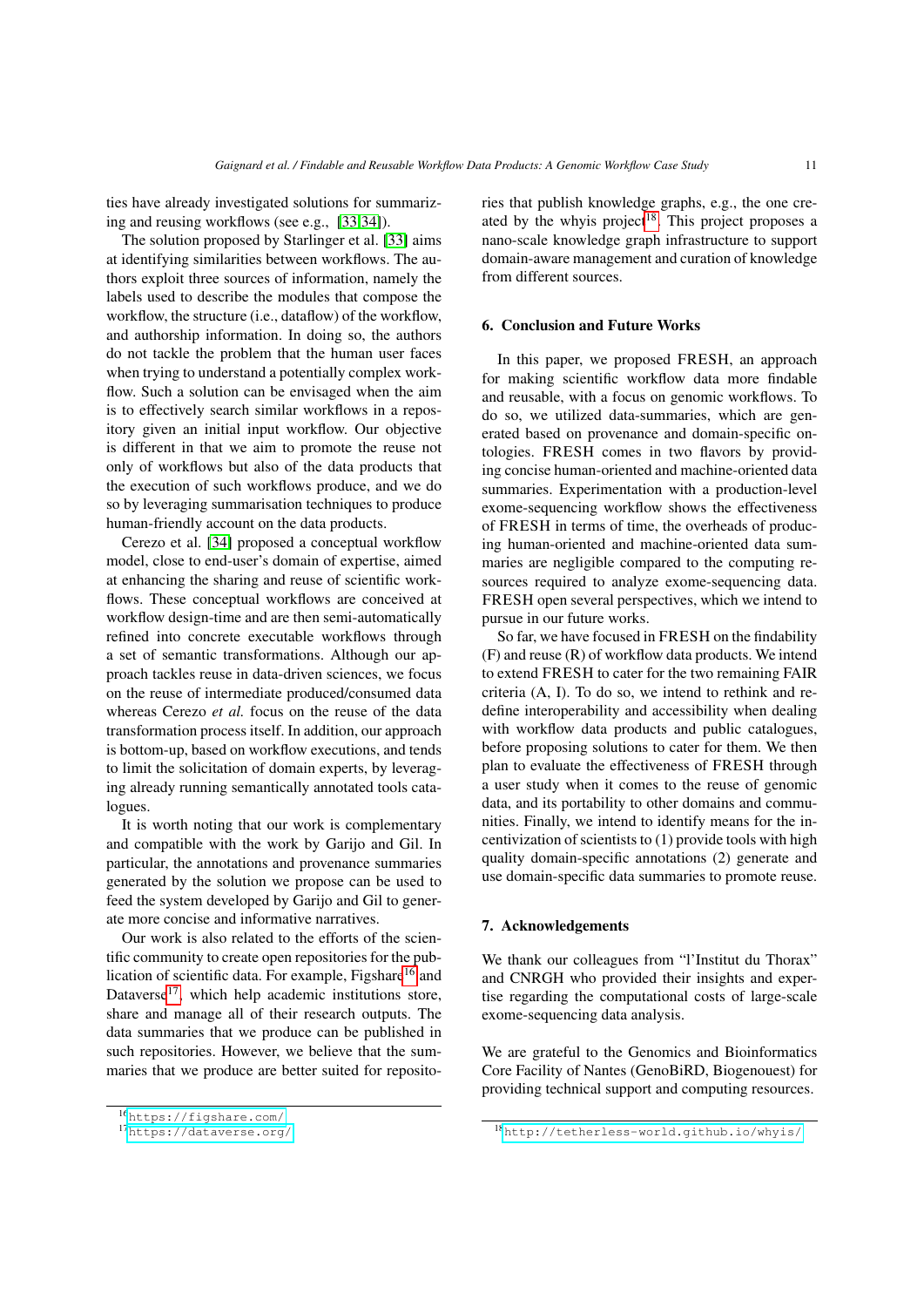# References

- <span id="page-11-0"></span>[1] J. Liu, E. Pacitti, P. Valduriez and M. Mattoso, A survey of data-intensive scientific workflow management, *Journal of Grid Computing* 13(4) (2015), 457–493. doi:10.1007/s10723- 015-9329-8.
- <span id="page-11-1"></span>[2] S.C. Boulakia, K. Belhajjame, O. Collin, J. Chopard, C. Froidevaux, A. Gaignard, K. Hinsen, P. Larmande, Y.L. Bras, F. Lemoine, F. Mareuil, H. Ménager, C. Pradal and C. Blanchet, Scientific workflows for computational reproducibility in the life sciences: Status, challenges and opportunities, *Future Generation Comp. Syst.* 75 (2017), 284–298. doi:10.1016/j.future.2017.01.012. [https://doi.](https://doi.org/10.1016/j.future.2017.01.012) [org/10.1016/j.future.2017.01.012](https://doi.org/10.1016/j.future.2017.01.012).
- <span id="page-11-2"></span>[3] Z.D. Stephens, S.Y. Lee, F. Faghri, R.H. Campbell, C. Zhai, M.J. Efron, R. Iyer, M.C. Schatz, S. Sinha and G.E. Robinson, Big data: Astronomical or genomical?, *PLoS Biology* 13(7) (2015), 1–11, ISSN 15457885. ISBN ISBN 1545-7885. doi:10.1371/journal.pbio.1002195.
- <span id="page-11-3"></span>[4] G.R. Abecasis, A. Auton, L.D. Brooks, M.A. DePristo, R. Durbin, R.E. Handsaker, H.M. Kang, G.T. Marth and G.A. McVean, An integrated map of genetic variation from 1,092 human genomes., *Nature* 491(7422) (2012), 56–65, ISSN 1476-4687. ISBN ISBN 1476-4687 (Electronic)\r0028- 0836 (Linking). doi:10.1038/nature11632.An. [http://dx.](http://dx.doi.org/10.1038/nature11632) [doi.org/10.1038/nature11632](http://dx.doi.org/10.1038/nature11632).
- <span id="page-11-4"></span>[5] P. Alper, Towards harnessing computational workflow provenance for experiment reporting, PhD thesis, University of Manchester, UK, 2016. [http://ethos.bl.uk/](http://ethos.bl.uk/OrderDetails.do?uin=uk.bl.ethos.686781) [OrderDetails.do?uin=uk.bl.ethos.686781](http://ethos.bl.uk/OrderDetails.do?uin=uk.bl.ethos.686781).
- <span id="page-11-5"></span>[6] V. Stodden, The Scientific Method in Practice: Reproducibility in the Computational Sciences, *SSRN Electronic Journal* (2010). doi:10.2139/ssrn.1550193.
- <span id="page-11-6"></span>[7] F. Chirigati, R. Rampin, D. Shasha and J. Freire, Reprozip: Computational reproducibility with ease, in: *Proceedings of the 2016 International Conference on Management of Data*, ACM, 2016, pp. 2085–2088. doi:10.1145/2882903.2899401.
- <span id="page-11-7"></span>[8] A. Gaignard, H. Skaf-Molli and A. Bihouée, From scientific workflow patterns to 5-star linked open data, in: *8th USENIX Workshop on the Theory and Practice of Provenance*, 2016.
- <span id="page-11-8"></span>[9] P. Alper, K. Belhajjame and C.A. Goble, Automatic Versus Manual Provenance Abstractions: Mind the Gap, in: *8th USENIX Workshop on the Theory and Practice of Provenance, TaPP 2016, Washington, D.C., USA, June 8-9, 2016.*, USENIX, 2016. [https://www.usenix.org/conference/tapp16/](https://www.usenix.org/conference/tapp16/workshop-program/presentation/alper) [workshop-program/presentation/alper](https://www.usenix.org/conference/tapp16/workshop-program/presentation/alper).
- <span id="page-11-9"></span>[10] Y. Gil and D. Garijo, Towards Automating Data Narratives, in: *Proceedings of the 22Nd International Conference on Intelligent User Interfaces*, IUI '17, ACM, New York, NY, USA, 2017, pp. 565–576. ISBN ISBN 978-1-4503-4348-0. doi:10.1145/3025171.3025193. [http:](http://doi.acm.org/10.1145/3025171.3025193) [//doi.acm.org/10.1145/3025171.3025193](http://doi.acm.org/10.1145/3025171.3025193).
- <span id="page-11-10"></span>[11] W. et al., The FAIR Guiding Principles for scientific data management and stewardship, *Scientific Data* 3 (2016). doi:10.1038/sdata.2016.18.
- <span id="page-11-11"></span>[12] J. Ison, K. Rapacki, H. Ménager, M. Kalaš, E. Rydza, P. Chmura, C. Anthon, N. Beard, K. Berka, D. Bolser, T. Booth, A. Bretaudeau, J. Brezovsky, R. Casadio, G. Cesareni, F. Coppens, M. Cornell, G. Cuccuru, K. Davidsen, G. Della Vedova, T. Dogan, O. Doppelt-Azeroual, L. Emery,

E. Gasteiger, T. Gatter, T. Goldberg, M. Grosjean, B. Gruüing, M. Helmer-Citterich, H. Ienasescu, V. Ioannidis, M.C. Jespersen, R. Jimenez, N. Juty, P. Juvan, M. Koch, C. Laibe, J.W. Li, L. Licata, F. Mareuil, I. Mičetić, R.M. Friborg, S. Moretti, C. Morris, S. Möller, A. Nenadic, H. Peterson, G. Profiti, P. Rice, P. Romano, P. Roncaglia, R. Saidi, A. Schafferhans, V. Schwämmle, C. Smith, M.M. Sperotto, H. Stockinger, R.S. Varěková, S.C.E. Tosatto, V. De La Torre, P. Uva, A. Via, G. Yachdav, F. Zambelli, G. Vriend, B. Rost, H. Parkinson, P. Løngreen and S. Brunak, Tools and data services registry: A community effort to document bioinformatics resources, *Nucleic Acids Research* (2016), ISSN 13624962. ISBN ISBN 13624962 (Electronic). doi:10.1093/nar/gkv1116.

- <span id="page-11-12"></span>[13] H. Li and R. Durbin, Fast and accurate long-read alignment with Burrows-Wheeler transform, *Bioinformatics* (2010), ISSN 13674803. ISBN ISBN 1367-4811 (Electronic)\r1367- 4803 (Linking). doi:10.1093/bioinformatics/btp698.
- <span id="page-11-13"></span>[14] H. Li, B. Handsaker, A. Wysoker, T. Fennell, J. Ruan, N. Homer, G. Marth, G. Abecasis and R. Durbin, The Sequence Alignment/Map format and SAMtools, *Bioinformatics* (2009), ISSN 13674803. ISBN ISBN 1367-4803\r1460-2059. doi:10.1093/bioinformatics/btp352.
- <span id="page-11-14"></span>[15] Broad Institute, Picard tools, 2016, ISSN 1949-2553. ISBN 8438484395. doi:10.1007/s00586-004-0822-1.
- <span id="page-11-15"></span>[16] C. Alkan, B.P. Coe and E.E. Eichler, GATK toolkit, Na*ture reviews. Genetics* (2011), ISSN 1471-0064. ISBN ISBN 1471-0064 (Electronic)\n1471-0056 (Linking). doi:10.1038/nrg2958.
- <span id="page-11-16"></span>[17] W. McLaren, L. Gil, S.E. Hunt, H.S. Riat, G.R.S. Ritchie, A. Thormann, P. Flicek and F. Cunningham, The Ensembl Variant Effect Predictor, *Genome Biology* (2016), ISSN 1474760X. ISBN ISBN 1474760X (Electronic). doi:10.1186/s13059-016- 0974-4.
- <span id="page-11-17"></span>[18] S.T. Sherry, dbSNP: the NCBI database of genetic variation, *Nucleic Acids Research* (2001), ISSN 13624962. ISBN ISBN 1362-4962 (Electronic)\r0305-1048 (Linking). doi:10.1093/nar/29.1.308.
- <span id="page-11-18"></span>[19] N.D. Olson, S.P. Lund, R.E. Colman, J.T. Foster, J.W. Sahl, J.M. Schupp, P. Keim, J.B. Morrow, M.L. Salit and J.M. Zook, Best practices for evaluating single nucleotide variant calling methods for microbial genomics, 2015, ISSN 16648021. ISBN 1664-8021 (Electronic)\r1664-8021 (Linking). doi:10.3389/fgene.2015.00235.
- <span id="page-11-19"></span>[20] M.D.e.a. Wilkinson, A design framework and exemplar metrics for FAIRness, *Scientific Data* 5 (2018). doi:10.1038/sdata.2018.118.
- <span id="page-11-20"></span>[21] C. Bizer, M.-E. Vidal and H. Skaf-Molli, Linked Open Data, in: *Encyclopedia of Database Systems*, L. Liu and M.T. Özsu, eds, Springer, 2017. [https:](https://link.springer.com/referenceworkentry/10.1007/978-1-4899-7993-3_80603-2) [//link.springer.com/referenceworkentry/](https://link.springer.com/referenceworkentry/10.1007/978-1-4899-7993-3_80603-2) [10.1007/978-1-4899-7993-3\\_80603-2](https://link.springer.com/referenceworkentry/10.1007/978-1-4899-7993-3_80603-2).
- <span id="page-11-21"></span>[22] C. Bizer, T. Heath and T. Berners-Lee, Linked Data - The Story So Far, *Int. J. Semantic Web Inf. Syst.* 5(3) (2009), 1–22. doi:10.4018/jswis.2009081901. [https://doi.org/](https://doi.org/10.4018/jswis.2009081901) [10.4018/jswis.2009081901](https://doi.org/10.4018/jswis.2009081901).
- <span id="page-11-22"></span>[23] M. Corpas, N. Kovalevskaya, A. McMurray and F. Nielsen, A FAIR guide for data providers to maximise sharing of human genomic data, *PLoS Computational Biology* 14(3) (2018). doi:10.1371/journal.pcbi.1005873.
- <span id="page-11-23"></span>[24] M.D.e.a. Wilkinson, FAIRMetrics/Metrics: Proposed FAIR Metrics and results of the Metrics evaluation questionnaire,